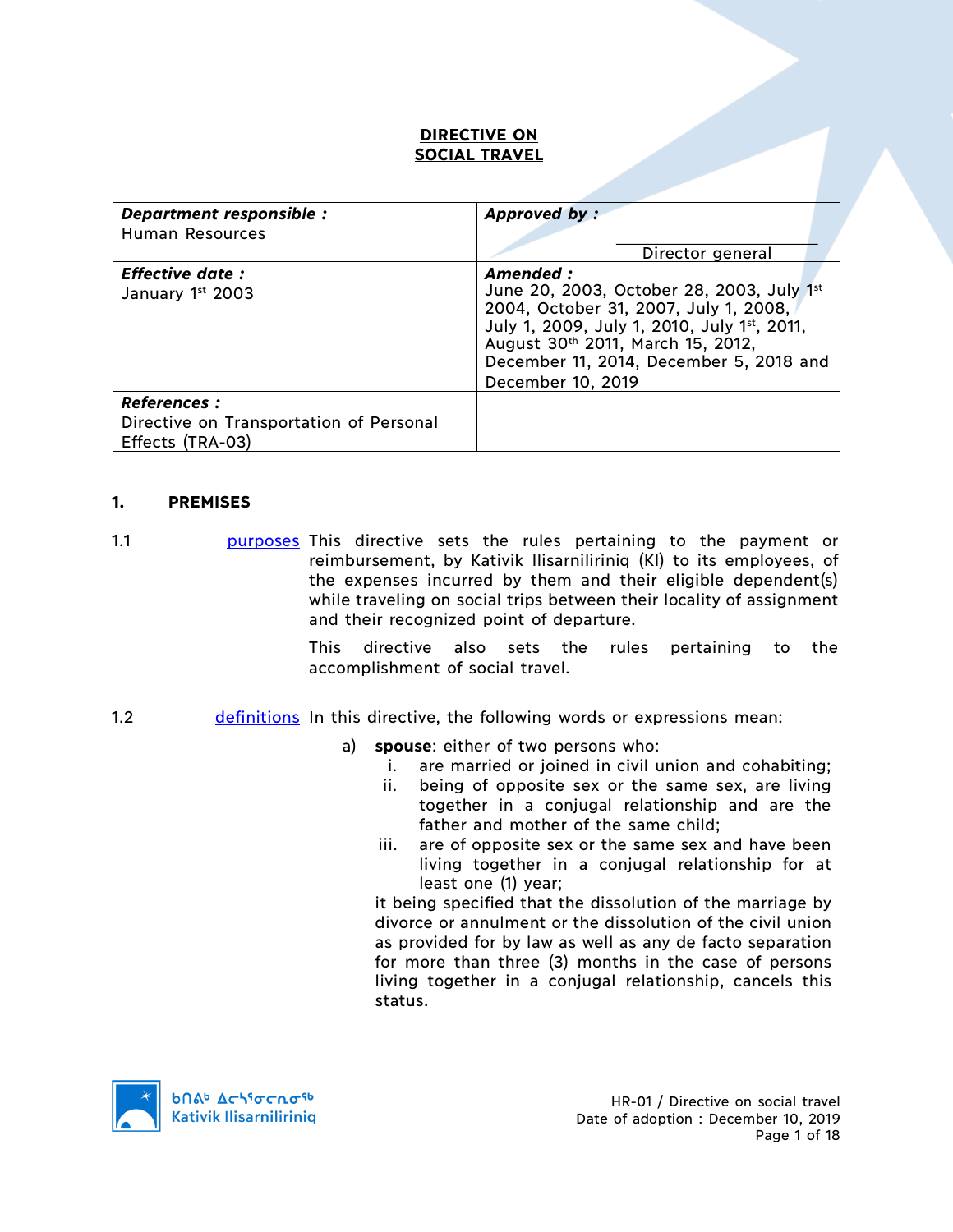b) **child**: a child of an employee, of his or her spouse or of both, or a child living with the employee for whom adoption procedures have been undertaken, unmarried and living or domiciled in Canada, who depends on the employee for his financial support and who is under 18 years of age;

every child under 25 years of age who is a duly registered student attending a recognized learning institution on a full-time basis or a child of any age who has become totally disabled before reaching his 18th birthday or before reaching his  $25<sup>th</sup>$  birthday if he was a duly registered student attending a recognized learning institution on a full-time basis and has remained continuously disabled since;

- c) **locality of assignment**: locality where the employee is required to exercise his duties:
- d) **dependent**: the dependent child or the spouse of the employee as defined in the collective agreements;
- e) **point of departure**: domicile at the time of engagement of the employee insofar as the domicile is situated in one of the localities of Québec;
- f) **prepaid**: done by the issuance of a warrant, only to suppliers accepting this special mode of payment made by KI;
- g) **Transport Services**: the KI Transport Services, located in Dorval;
- h) **immediate supervisor**: a person who is responsible for the authorization of travel of an employee;
- i) **public transport**: inter-city bus (Voyageur, Orleans...), commuter train, etc.;
- j) **traveler:** a person entitled to social travel and who is traveling for that purpose.

# **2. GENERAL PRINCIPLES**

2.1 **application** This directive applies to all KI employees and their eligible dependent(s) who are entitled to social travel, as provided in the collective agreements or in the KI By-law respecting the employment conditions of management personnel of KI.

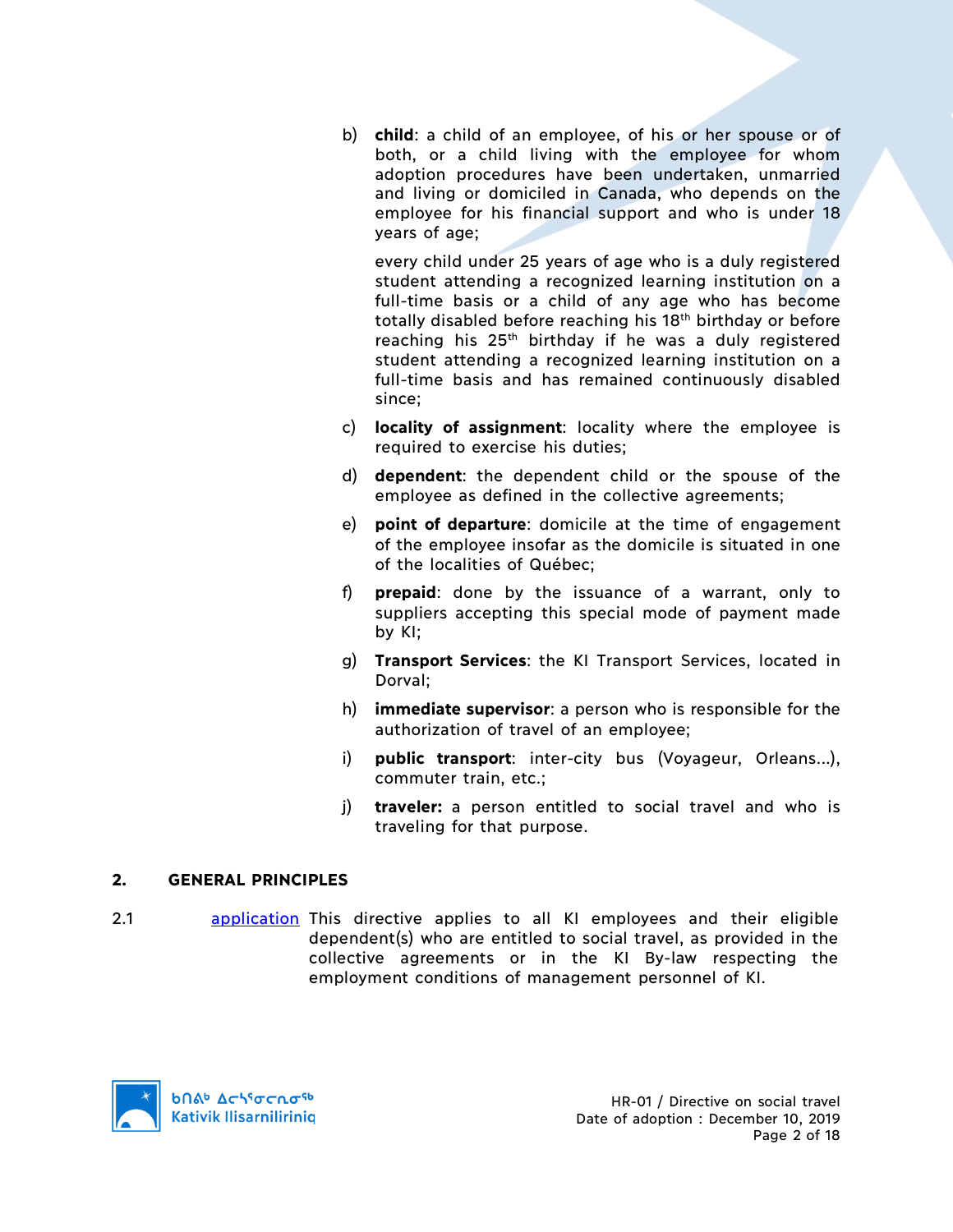- spouse receiving If both spouses, work for the Board or if both work for 2 different benefits from employers in the public and parapublic sectors, only one of the other source two may avail himself of the premium applicable to the employee with dependent(s), if he has one or more dependents other than his spouse. If he has no dependent other than his spouse, each shall be entitled to the premium in the scale "no dependents", notwithstanding the definition of the term "dependent" found in 1.2 d).
- 2.2 employees from The provisions apply, with proper adaptations, to employees Nunavik based working in the South and having their recognized point of in the south departure in Nunavik.
- 2.3 **principle of All payments or reimbursements for travel expenses are intended** payment or to indemnify the employee for direct and necessary expenses reimbursement incurred by him and/or his eligible dependent(s) while traveling on social trips. It is not at any time to be considered as a form of compensation or remuneration for traveling for KI.
- 2.4 **Expenses** The only travel expenses that may be authorized are those covered considered necessary for the accomplishment of the traveler's social trip.
- 2.5 laundry, Personal expenses such as room service, laundry, movie channel, telephone, etc. telephone calls, parking, etc. are not reimbursed.
- 2.6 **buligation to** All travel must be done in the most efficient and cost effective be cost effective manner possible.
- 2.7 expenses paid a) by the traveler Travel expenses can be assumed by the traveler and then reimbursed by KI after the trip, upon presentation of the required documentation;
	- **Or,**
	- expenses b) paid directly by KI the employee may ask Transport Services to issue a travel warrant to prepay for the airfare. Prepayment for hotel accommodations is possible in Nunavik only and arranged by the local school administration.
- 2.8 reimbursement Should the traveler make his own travel arrangements, KI Finance limit on Department will only reimburse the real costs of the traveler's trip airfare expenses up to the limit which would have been incurred had the employee used the services of Transport Services for the travel arrangements.

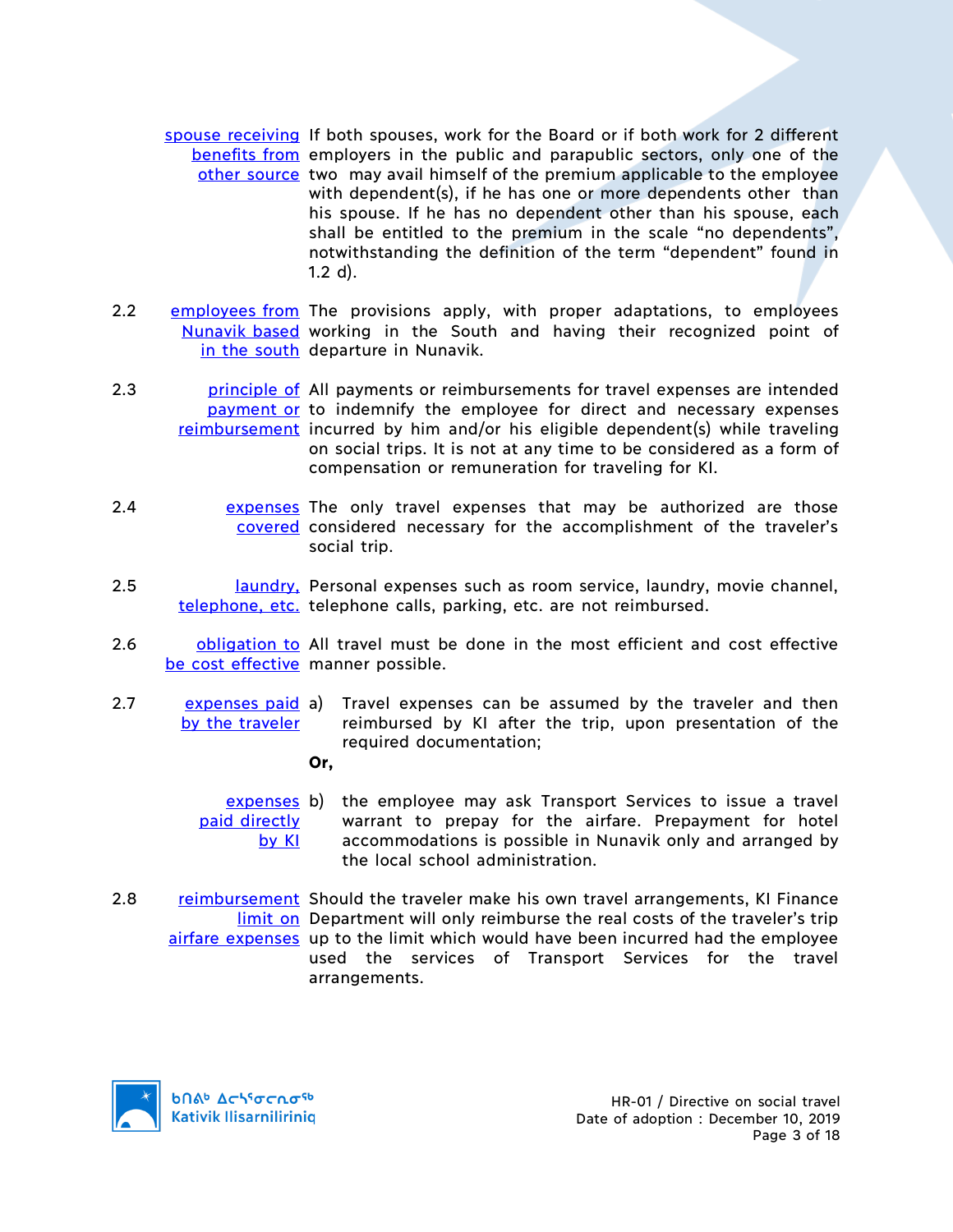- 2.9 reimbursement Meals, lodging and other expenses required in transit, other than limit on those that KI would normally have paid had it organized the travel transit expenses with its designated carrier(s), are at the expense of the employee and are not reimbursable.
- 2.10 valid reasons KI shall not assume responsibility for missed working days nor for modification reimburse any additional expenses incurred by a traveler who without penalty willingly alters confirmed travel arrangements except if such a change is the result of:
	- a) illness or incapacity attested by a physician and which renders the traveler unable to travel on the confirmed dates;

**or,**

- b) an unforeseen and authorized leave on the confirmed date(s) of travel (death of a relative, etc.).
- 2.11 non reimbursable Under no circumstances are any additional transit expenses of transit expenses any nature generated by changes to the itinerary or unnecessary delays in completing the trip reimbursable.

The traveler must use economical hotel accommodation closest to the airport, otherwise the Board will not reimburse unnecessary expenses (additional mileage, costs, etc.)

- 2.12 **promotion of** Subject to section 2.6, all travel arrangements should strive to the Nunavik call on the services of Inuit travel agencies, Inuit transportation economy companies and other Inuit businesses (hotels, taxi, airlines, etc.) whenever possible and cost comparable so as to promote the Nunavik economy.
- 2.13 taxes Amounts for travel expenses covered in this directive include taxes, when applicable.

*Information*

2A) illness or A valid reason for illness or incapacity is not an appointment with incapacity the doctor or an annual regular dental treatment, it is an actual physical incapacity to travel on the confirmed dates, attested by a medical doctor or dentist. However, should the employee not be able to get appropriate health care except during one of his social trips, he may be authorized to extend by a maximum of one day any of his social trips to do so. Such leave is considered a leave of absence for medical reason but any additional day taken at this occasion is considered a leave of absence without pay.

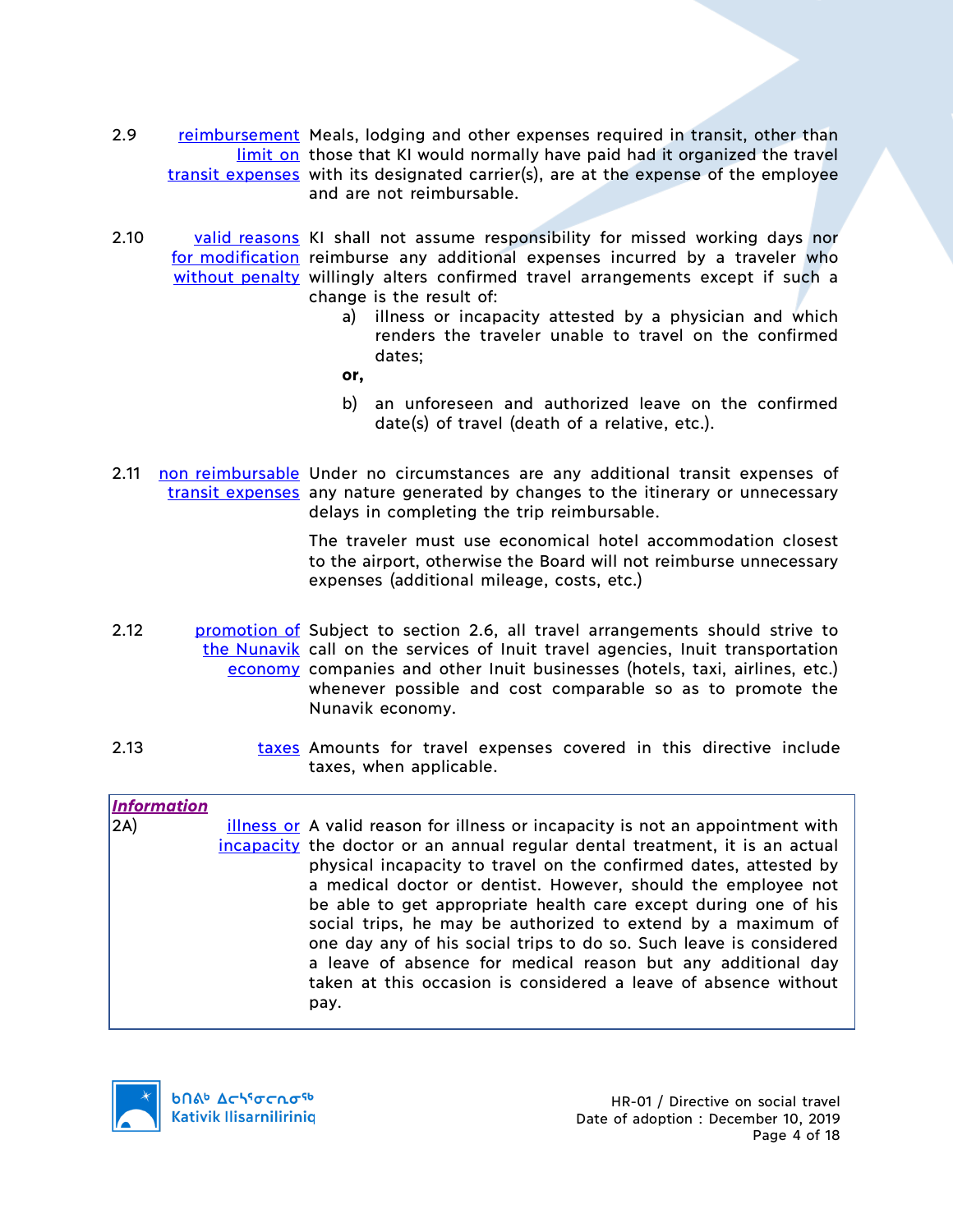The employee has however the obligation to minimize the impact of such appointment on the school organization or his department, by taking this appointment as much as possible during the regular holiday set in the calendar.

#### **3. REQUIRED AUTHORIZATION FOR TRAVEL ARRANGEMENTS**

3.1 **necessary form** Any employee who wishes KI to make travel arrangements for and signatures himself or his dependent, must submit a "Request for Travel Arrangements", (*Annex A)*, at least five (5) working days prior to the trip. Otherwise the employee will have to make his own travel arrangements as described in article 2.7 a) above. Transport Services may specifically ask employees to submit their request in October for their December trip, due to constraints with airlines at this period.

> This form shall be signed by the employee and his immediate supervisor who will send the signed request to Transport Services.

- 3.2 modifications Should the traveler modify his travel arrangements, the employee must submit a request to his immediate supervisor and follow the requirements of article 3.1 above. Failing to do so, the employee is subject to any additional fees incurred.
- 3.3 **bleight absence of If the employee's immediate supervisor is not available for a** the immediate period **of at least one week**, one of the following persons may supervisor authorize the request for travel arrangements:

#### For Nunavik employees

In the absence of the Coordinator of Community Education Services, the Principal is the person to authorize the request for travel.

In the absence of both Coordinator of Community Education Services and Principal, the Director of the concerned department may authorize the request for travel arrangements.

#### For Southern employees

In the absence of the Department Director, the Director-General or the Assistant Director-General may authorize the request for travel arrangements.

3.4 transfer of According to the working conditions in effect, one social trip may social trips to be transferred to a non-resident spouse or a non-resident child to a dependent visit the employee in his locality of assignment as well as to his father, mother, brother or sister.

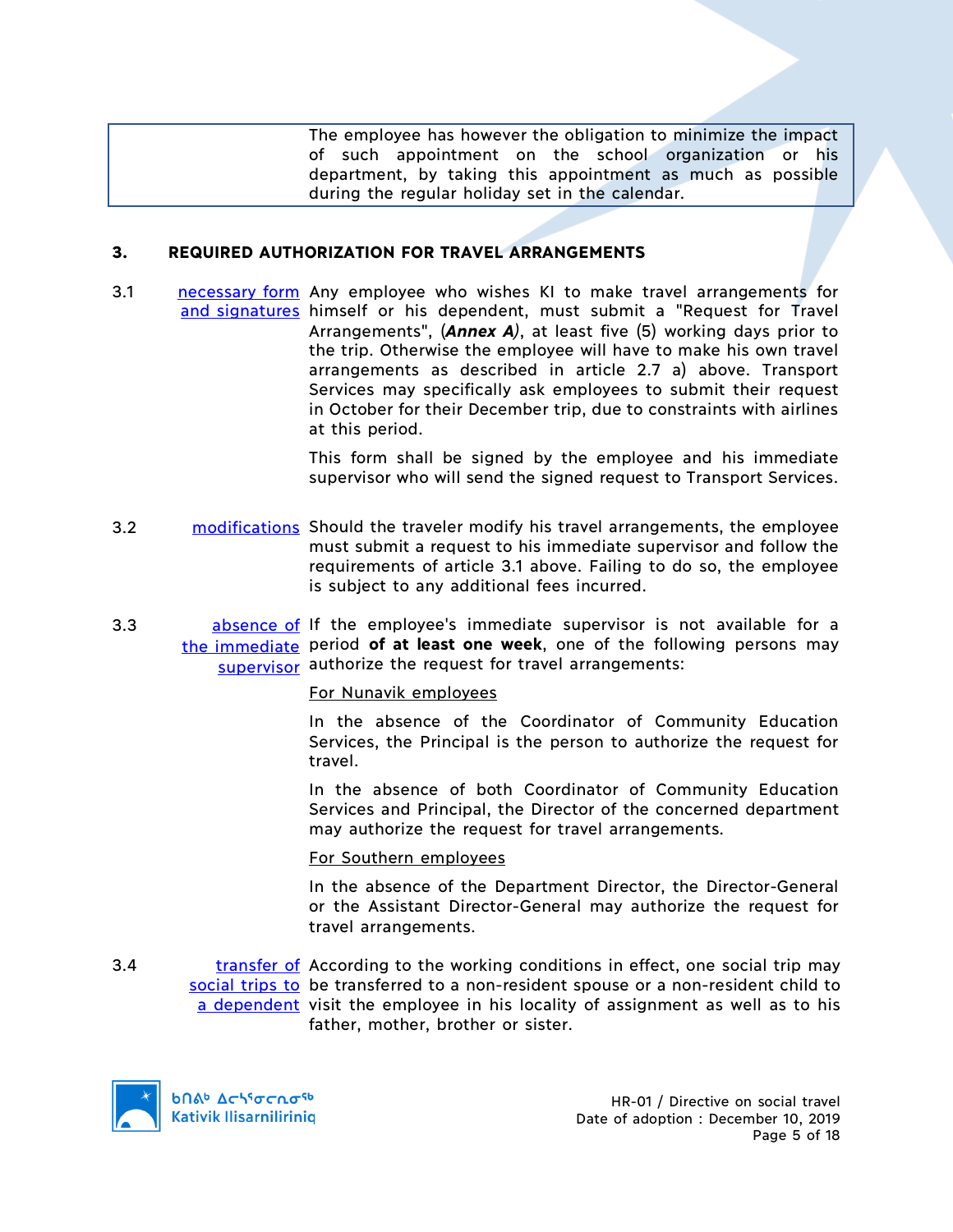transfer of However, the Council of Commissioners has temporarily extended social trips this possibility for an employee to transfer one social trip to any to another person of his choice to visit him or to go to his point of departure.

person A transferred trip will be considered as a taxable benefit for the employee, and included in his revenue.

> The costs of travel incurred by the person to whom the trip was transferred shall not exceed what it would have cost for the employee to travel.

- 3.5 modification/ An employee and his dependent entitled to social travel benefits Nunavik community are allowed to use one of their social trips to go to a different Nunavik community under the following conditions:
	- a) such modification is allowed only once per school year;
	- b) such modification must not incur additional costs for the Board;
	- c) any additional cost has to be covered by the employee or his dependant.
- 3.6 **deadline** Any penalty or extra cost due to a late request or modification penalty without a valid reason, as described in article 2.10 must be assumed by the employee.
- 3.7 allocation/ The allocation of social trips for teachers at the regular sector is teachers based on the duration of the assignment for a given school year and determined as follows:
	- For an assignment of 80 working days and less:1 round trip;
	- For an assignment between 81 and 120 working days :2 round trips;
	- For an assignment of more than 120 working days: 3 round trip;

The .5 round trip at the beginning and at the end of the school year will be taken from the teacher's total allocation.

teachers- A teacher at the Adult Education sector is entitled to one return adult education sector trip at the beginning and at the end of his contract.

> refundable Should an employee and/or his dependants use more social trips trips than their allocation for the actual assignment, the cost of the tickets and travel will need to be refunded to the School Board or be deducted from any other amount due to the employee.

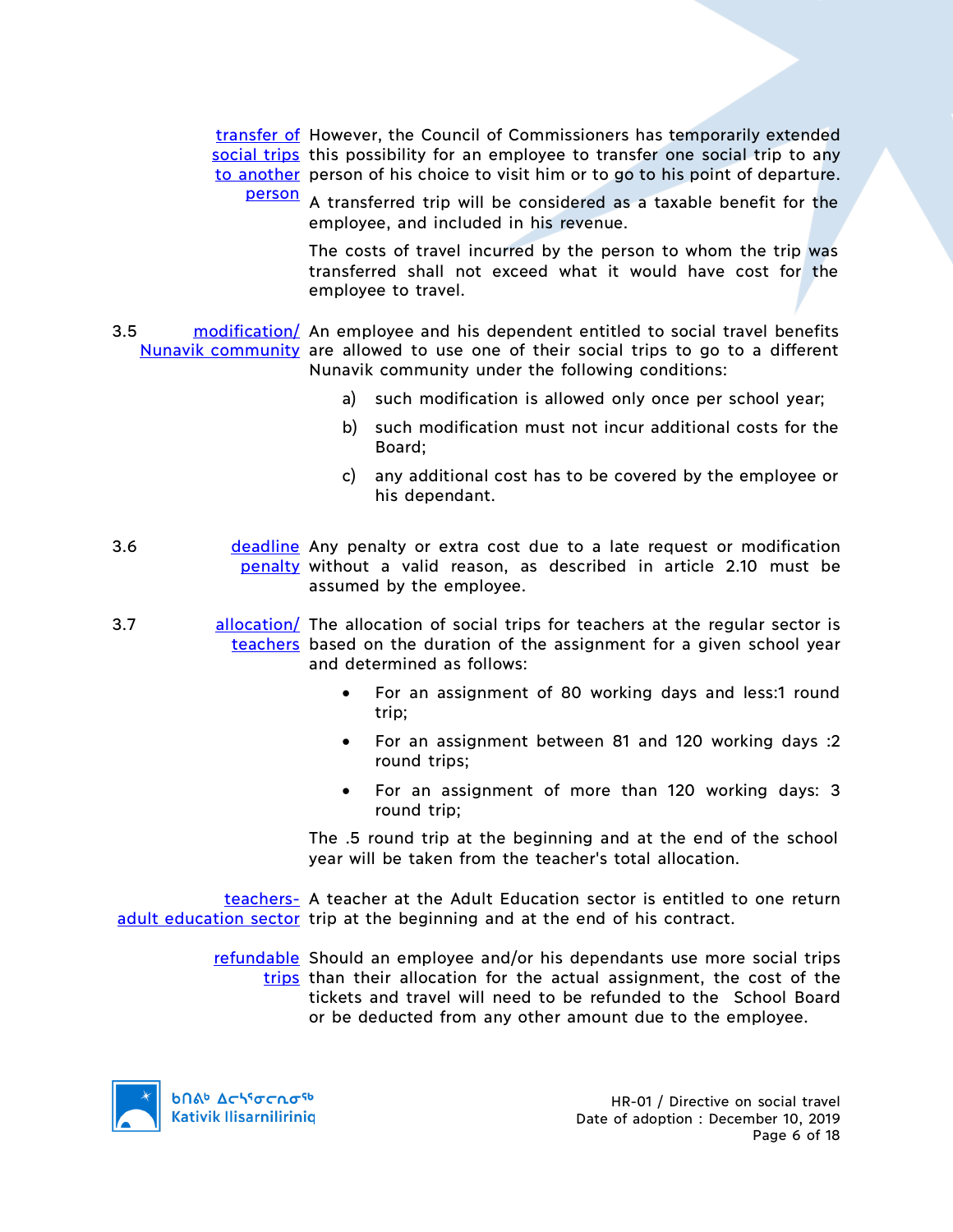- 3.7.1 Christmas/ A trip may be granted to teachers hired for less than 80 working spring break days at the regular sector, when the Christmas holidays or Spring/Easter break falls during their assignment.
- 3.8 allocation/ The allocation of social trips for employees other than teachers is employees other based on the duration of the assignment for a given school year than teachers and determined as follows:
	- For an assignment of 100 working days and less:1 round trip
	- For an assignment between 101 and 150 working days:2 round trips
	- For an assignment of more than 150 working days: 3 round trips.

*Amended on Décember 11, 2014*

- 3.9 Christmas/ Easter A trip may be granted to non teaching employees hired for 100 working days and less when the Christmas or Easter holidays fall during their assignment.
- 3.10 **bligation to** The trips are not transferable to the next school year However, travel during the request to travel must be submitted before June 15<sup>th</sup> and the the school year trip completed before August 31st.
- 3.11 **prorata**/ A dependent is entitled to the same number of trips as the dependent employee prorated on the number of days of actual residency with the employee.
- 3.11.1 residency The employee must fill a new declaration of dependents, as soon as a dependent relocates outside his place of assignment within five (5) days of the change.
- 3.11.2 If a dependent does not reside with the employee for a total of 45 calendar days or more (consecutive or not) during the same school year, he is deemed eligible to social trips only in proportion of the actual number of days of residency during the school year and the employee must reimburse any amount paid in this respect.
- 3.12 recognized Except in situations identified in article 3.5 above, all trips must itinerary be done between the point of departure and the locality of assignment and completed up to the final destination. No other destination is to be recognized even when located on the route between the point of departure and the locality of assignment.

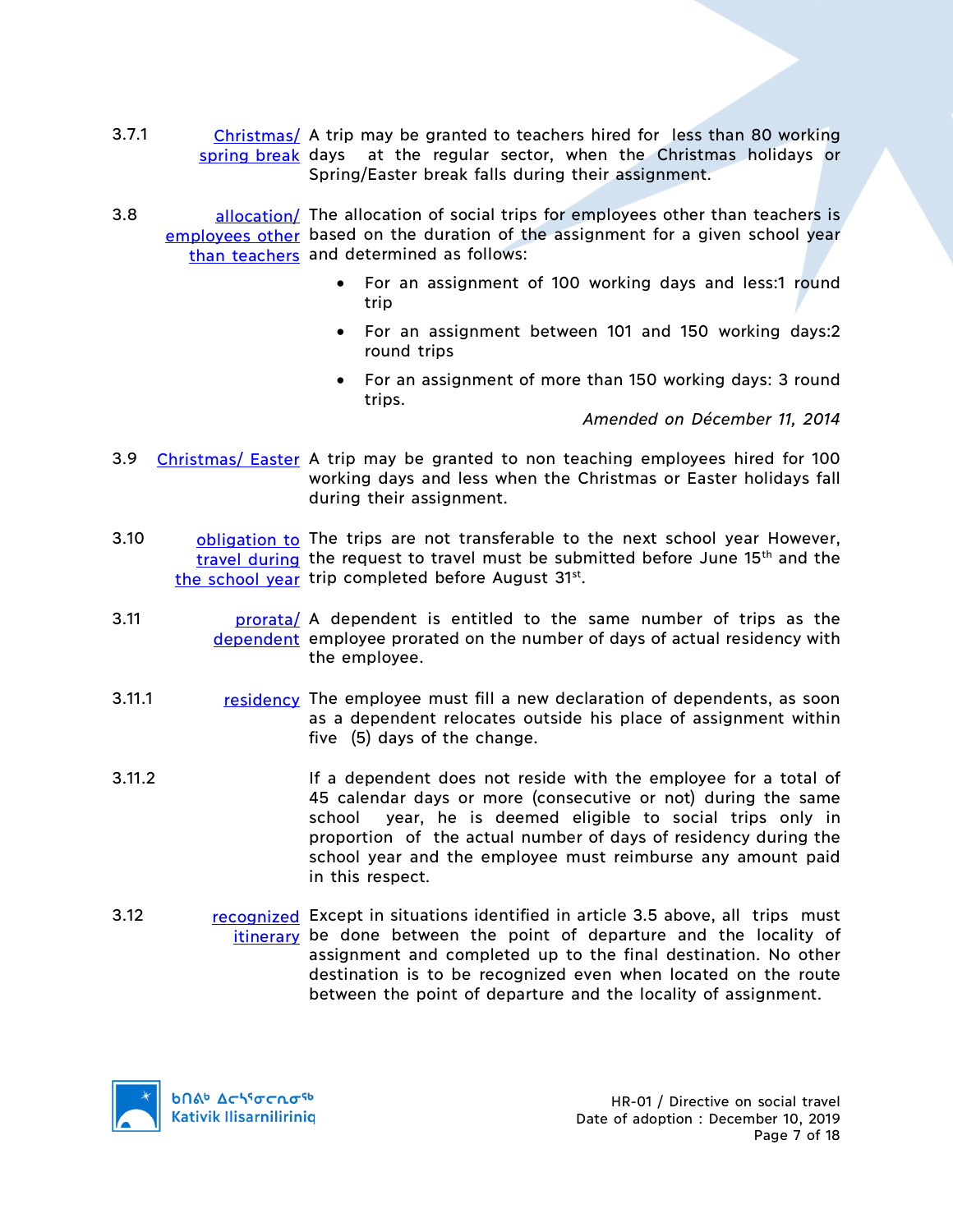### **4. AIR TRANSPORTATION**

4.1 **the employee** The employee who wishes to make his own air travel can make his arrangements may do so by contacting a travel agency or the air own travel transport company directly. The employee then pays for the arrangements airfare and claims reimbursement after the completion of the trip up to the limit set in article 2.8. The boarding pass and a proof of payment must be submitted with the reimbursement claim.

> In such case, the authorization for the leave of absence is still required from the immediate supervisor.

- 4.2 recognized point If the employee's recognized point of departure is in the province of departure of Québec and more than 300 km from either the Montréal or Québec City airport, the traveler is entitled to the following airfare transportation:
	- a) between the locality of assignment and the Montréal or Québec City airport, whichever is closer to the recognized point of departure;
	- b) between the Montréal or Québec City airport and the airport nearest to the recognized point of departure.
- 4.3 use of charters KI may organize charters for the social travel of employees and their dependent(s) when scheduled flights cannot accommodate the travel needs of employees.
- 4.4 cancellation The employee who cancels his confirmed participation or the of a seat on a confirmed participation of his dependent(s) in a charter flight charter by the without a valid reason, as provided in article 2.10, shall be employee responsible for all expenses incurred by him and/or his dependent(s) for travel and accommodations on that section of the travel covered by the KI- organized charter on which he or his dependent(s) were scheduled to fly. In this case, the employee is not entitled to any reimbursement. This benefit is considered as a taxable benefit for the employee.
- 4.5 **absence** An absence from work which would not have occurred had the from work employee not cancelled a confirmed participation on a KIorganized charter will be considered as leave without pay.
- 4.6 excess KI shall not prepay nor reimburse expenses incurred for excess baggage baggage except for a supplement provided in the Directive on Transportation of personal effects.
- 4.7 transportation KI will not reimburse expenses incurred for the transportation of of pets pets and will not make any arrangements to that effect.



**b**በል<sup>b</sup> Δς<sup>16</sup>σς ησ<sup>ερ</sup> **Kativik Ilisarniliriniq**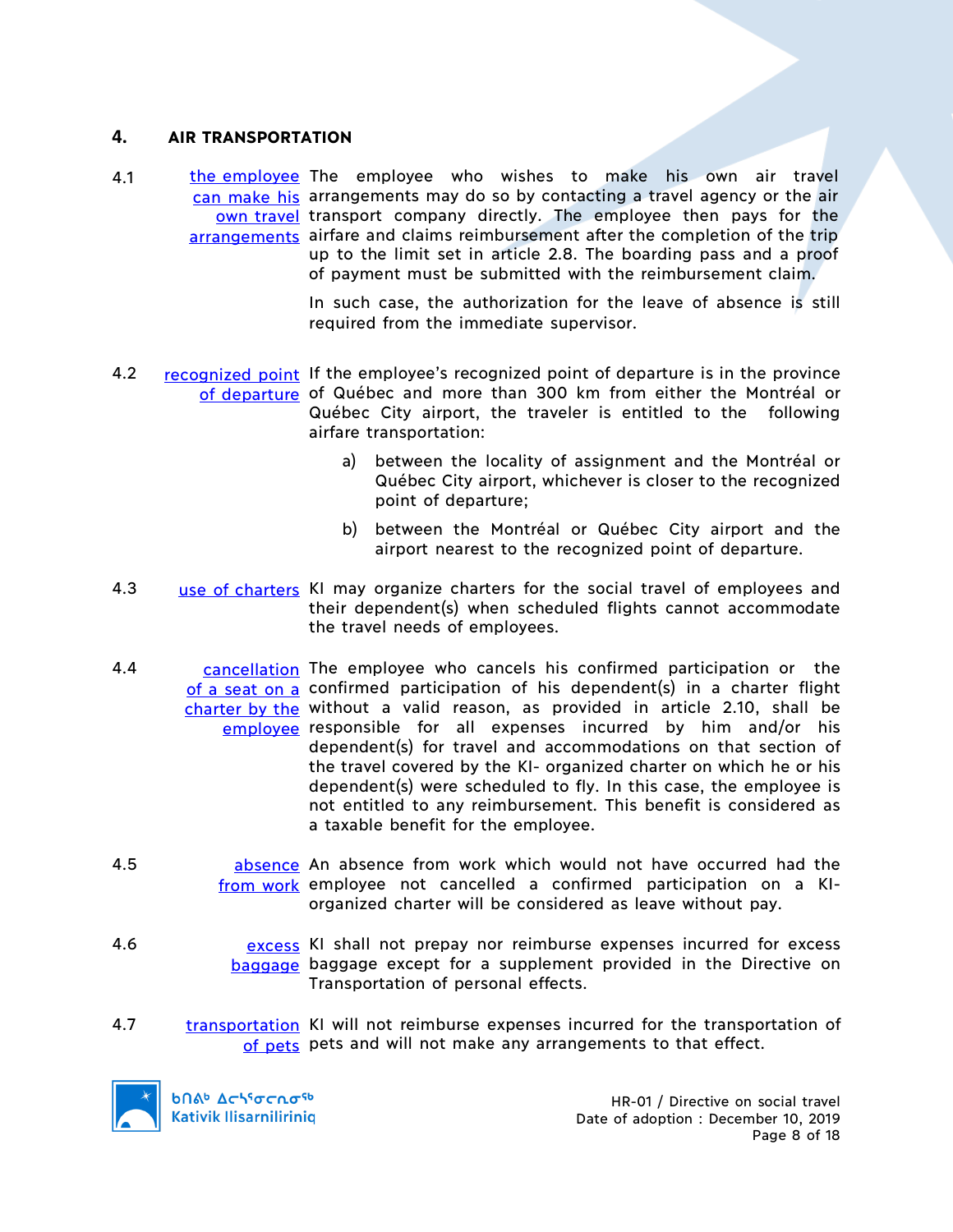### **5. GROUND TRANSPORTATION**

When ground transportation is necessary between the airport and the final destination, the traveler is required to use the least expensive means of transportation available.

- 5.1 **in Nunavik For transportation in Nunavik between the airport and the** residence in the locality of assignment, only expenses incurred for the use of a taxi service shall be reimbursed.
- 5.2 receipts For any portion of travel exceeding 100 km, the employee must submit receipts for gasoline or other relevant receipts showing that the trip actually took place.
- 5.3 in the South/ When the employee's domicile is located within 300 km from the residence located Montréal or Québec City airport, the cost of public transportation, within 300km from ground shuttle service, taxi or kilometrage to the employee's the airport domicile is reimbursed with the restriction set in article 5.5. Only one way may be claimed per portion of trip.
- 5.4 in the South/ If the employee's domicile is located more than 300 km from the residence located Montréal or Québec City airport, the following expenses are more than 300km reimbursed, with the restriction set in article 5.5: from the airport
	- a) regular airfare between the Montréal or Québec City airport and the airport closest to the point of departure as stated in article 4.2 above;
	- b) public transport, ground shuttle service, taxi or kilometrage to the employee's domicile. Only one way may be claimed per portion of trip.
	- c) public transport, taxi or kilometrage between the airport and the hotel when lodging is required and no hotel ground shuttle is available.
- 5.5 maximum The traveler may choose the means of transportation he wants reimbursable but the maximum reimbursement may not exceed the cost of a regular airfare as set in article 5.4 a).

When a dependent does not travel with the employee and when the trips are made less than five (5) days apart, the following rule applies:

KI will reimburse expenses incurred for ground transportation up to what it would have cost using the least expensive means of transportation available (usually bus transportation).

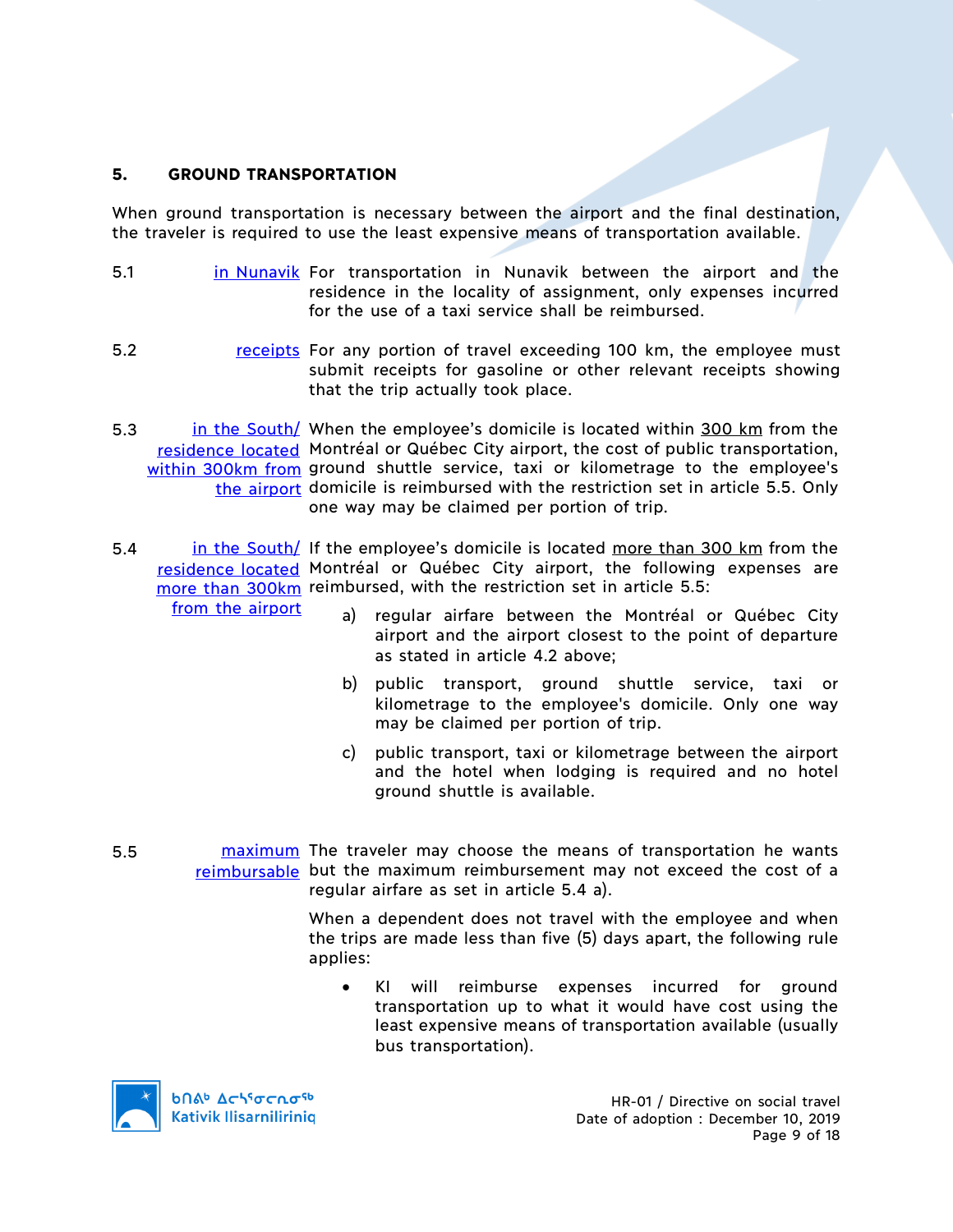5.6 rates applicable The allowance for use of a personal vehicle is set forth in **Annex** for personal vehicle *B*.

# **RENTAL CAR**

- 5.7 **rental car A car may be rented when needed to travel from the airport to** the point of departure and when less expensive than a taxi.
- 5.8 vehicle size Only compact-sized vehicles shall be rented when available. However, mid-sized or full-sized vehicles may be authorized when the number of dependents warrants it.
- 5.9 **maximum** The maximal period paid for a car rental to travel from or to the number of days point of departure is deemed to be one day for each 600km to travel. Therefore, the traveler who has to travel 800km should be reimbursed for a maximum rental duration of 2 days, excluding the day of arrival and of departure from the airport.
- 5.10 **EXPERSES AN EMPLOYEE Who rents a vehicle is reimbursed for expenses** reimbursed actually incurred for gasoline with receipts.

|     | <b>Procedure/information</b><br><u>In Nunavik</u>   |                                                                                                                                                                                                                                                                                                                                                                       |
|-----|-----------------------------------------------------|-----------------------------------------------------------------------------------------------------------------------------------------------------------------------------------------------------------------------------------------------------------------------------------------------------------------------------------------------------------------------|
| 5A) |                                                     | transport needed The employee who wishes KI to make ground transportation<br>within a arrangements in Nunavik must indicate it on the "Request for<br>community Travel Arrangements". Transport Services transmits the ground<br>transportation request to the Coordinator of Community<br>Education Services of the community where the transportation is<br>needed. |
| 5B) |                                                     | use of taxis Where ground transportation is provided by taxis such as in<br>Kuujjuaq, the traveler has to make his own arrangements and<br>claim for reimbursement with a receipt.                                                                                                                                                                                    |
| 5C) | In the South<br>for ground South.<br>transportation | no arrangement KI does not make any ground transportation arrangements in the                                                                                                                                                                                                                                                                                         |
| 5D) |                                                     | use of hotel's When available, the traveler must use the shuttle service the<br>shuttle hotel. A claim for transport between the hotel and the airport (and<br>vice-versa) will not be reimbursed if a shuttle is available.                                                                                                                                          |
|     |                                                     | 5E) payment of ground When ground transportation is provided by a taxi service or<br>transportation another means of public transportation, the traveler pays for it<br>services and claims for reimbursement.                                                                                                                                                        |

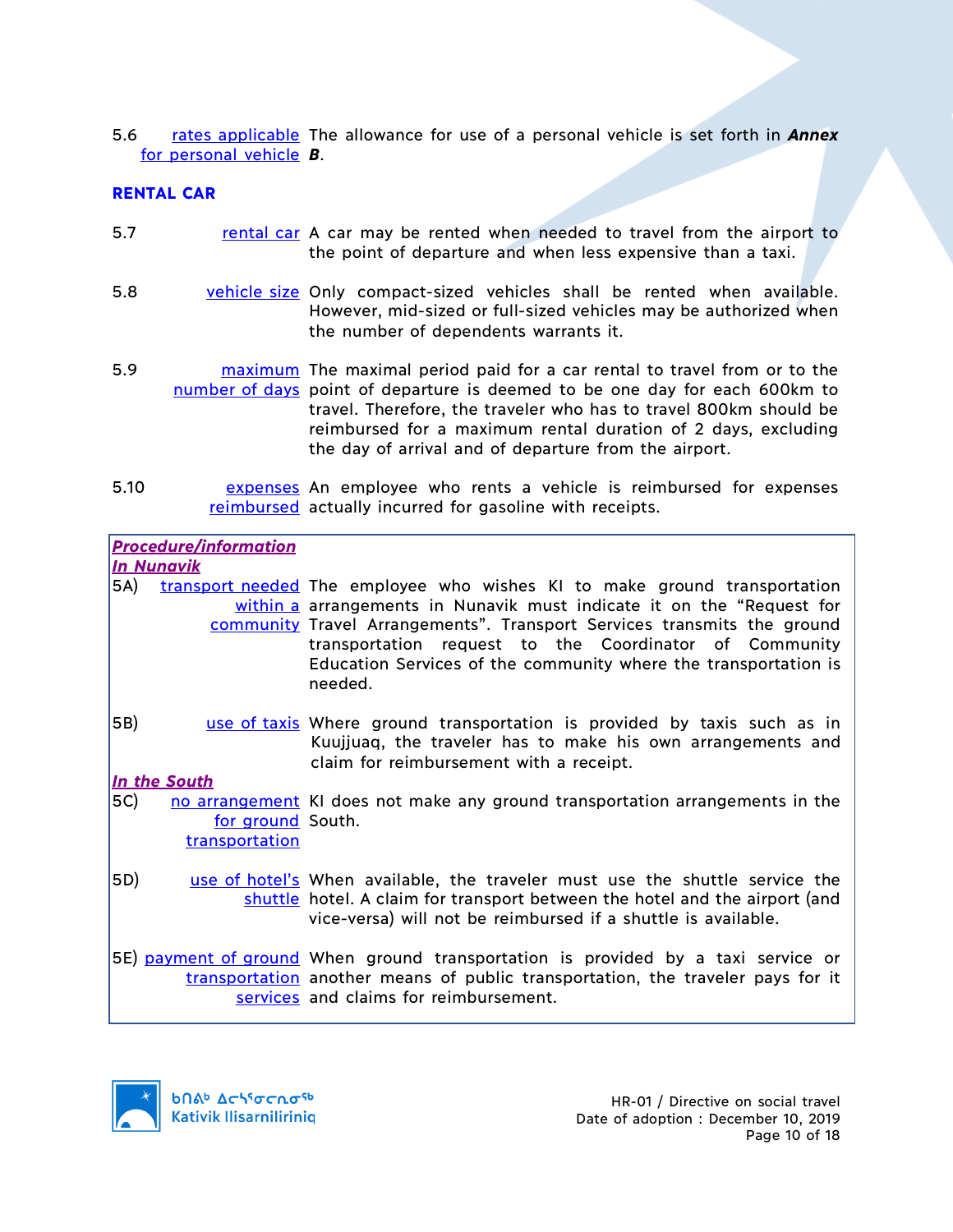# **6. ALLOWANCE FOR LODGING**

Expenses incurred by a traveler for lodging while in transit between the recognized point of departure and the place of assignment shall be paid or reimbursed in the following situations:

### **NUNAVIK**

- 6.1 expenses Should the traveler be unable to reach his final destination due to circumstances beyond his control, expenses incurred for lodging in Nunavik at a hotel or in a private residence are reimbursed subject to article 4.4 above.
- 6.2 **payment for For lodging in a private residence in Nunavik, the traveler must** private residence make arrangements with the local school administration to make the payment directly to the host *(Annex C)*.

### **SOUTH**

- 6.3 expenses When the recognized point of departure is more than 50 km from the airport, expenses incurred by a traveler for lodging at the hotel in the South shall be reimbursed upon presentation of receipts in the following situations:
	- a) when it is impossible for the traveler to reach his final destination via public transport or otherwise on the day of his arrival in Montréal or Québec City;
	- b) when the plane departure time from the airport is before 8 a.m.

The same benefit would also apply for lodging in a private residence but only when the distance between the recognized point of departure and the airport is more than 100 km.

When a traveler chooses not to travel by air when this mean is available, he is entitled to the reimbursement of a maximum of one overnight per portion of trip. If no other means of transportation are available, the traveler is entitled to one night lodging for each 600km traveled.

- 6.4 **acceptable** For hotel lodging, the original invoice or receipt must be attached receipts for hotel to the travel claim. Handwritten receipts are not accepted.
- 6.5 maximum Under no circumstances should the total amount paid to a host for lodging in a private residence exceed the cost of a hotel room (or rooms) capable of accommodating the employee and/or his dependents.

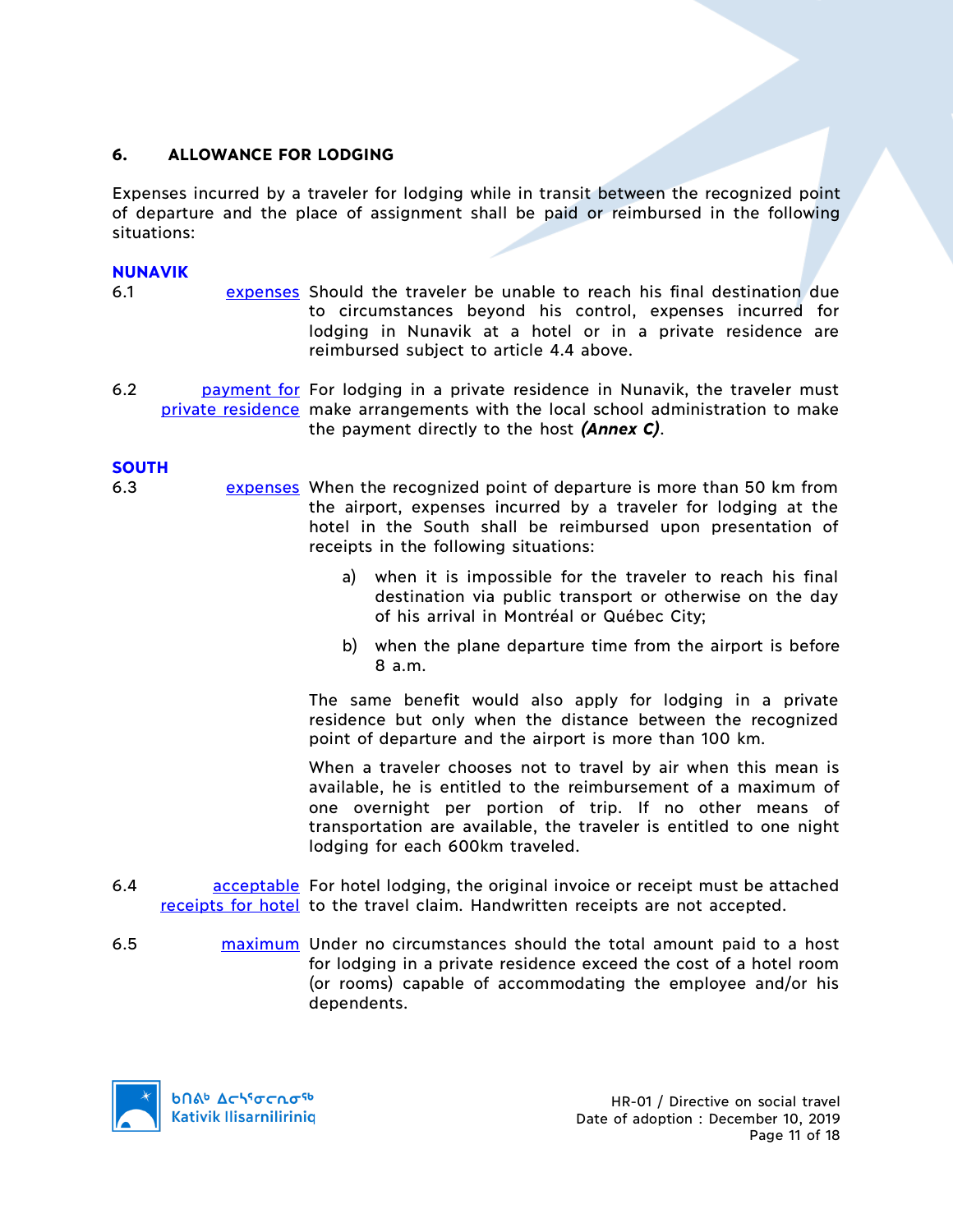### 6.6 rates applicable The allowance for lodging is set forth in **Annex B**. for lodging

|     | <u>Procedure</u><br><u>In Nunavik</u> |                                                                                                                                                                                                                                                                                                                                                           |
|-----|---------------------------------------|-----------------------------------------------------------------------------------------------------------------------------------------------------------------------------------------------------------------------------------------------------------------------------------------------------------------------------------------------------------|
| 6A) |                                       | payments for When lodging is provided by a host in a private residence, the<br>lodging expenses Coordinator of Community Education Services of the host<br>in private residence community is responsible for processing the claims, transmitting<br>them to the concerned department for approval and then making<br>the appropriate payment to the host. |
| 6B) |                                       | payments for When lodging is provided in a hotel due to a delay or flight<br>lodging expenses schedule, the Center Director of the host community is<br>in a hotel responsible for the reservation of the hotel room. Payment of<br>invoices is done by KI.                                                                                               |
|     | In the South                          |                                                                                                                                                                                                                                                                                                                                                           |
| 6C) |                                       | traveler has to For lodging while in transit in the South, the traveler makes his<br>make his own own arrangements and claims for reimbursement. However, when<br>arrangements the trip is a relocation, the concerned department may make the<br>arrangements.                                                                                           |
| 6D) |                                       | processing claim When lodging is provided by a hotel or by a host in a private<br>of reimbursement residence, the concerned department is responsible for forwarding<br>the claim to the Finance Department for payment to the<br>employee.                                                                                                               |

# **7. ALLOWANCE FOR MEALS**

- 7.1 **breakfast** If the traveler is still in transit at 8 a.m., the allowance for breakfast is paid.
- 7.2 lunch If the traveler is still in transit between 11:30 a.m. and 1:30 p.m., the allowance for lunch is paid.
- 7.3 supper If the traveler is still in transit after 5:30 p.m., the allowance for supper is paid.
- 7.4 **meals taken** Payment of any meal or other consumption taken in a hotel must at the hotel be paid by the traveler before leaving the hotel. It may not be charged to KI on the hotel bill.
- 7.5 rates applicables The allowance for meals is set forth in **Annex B**. for meals

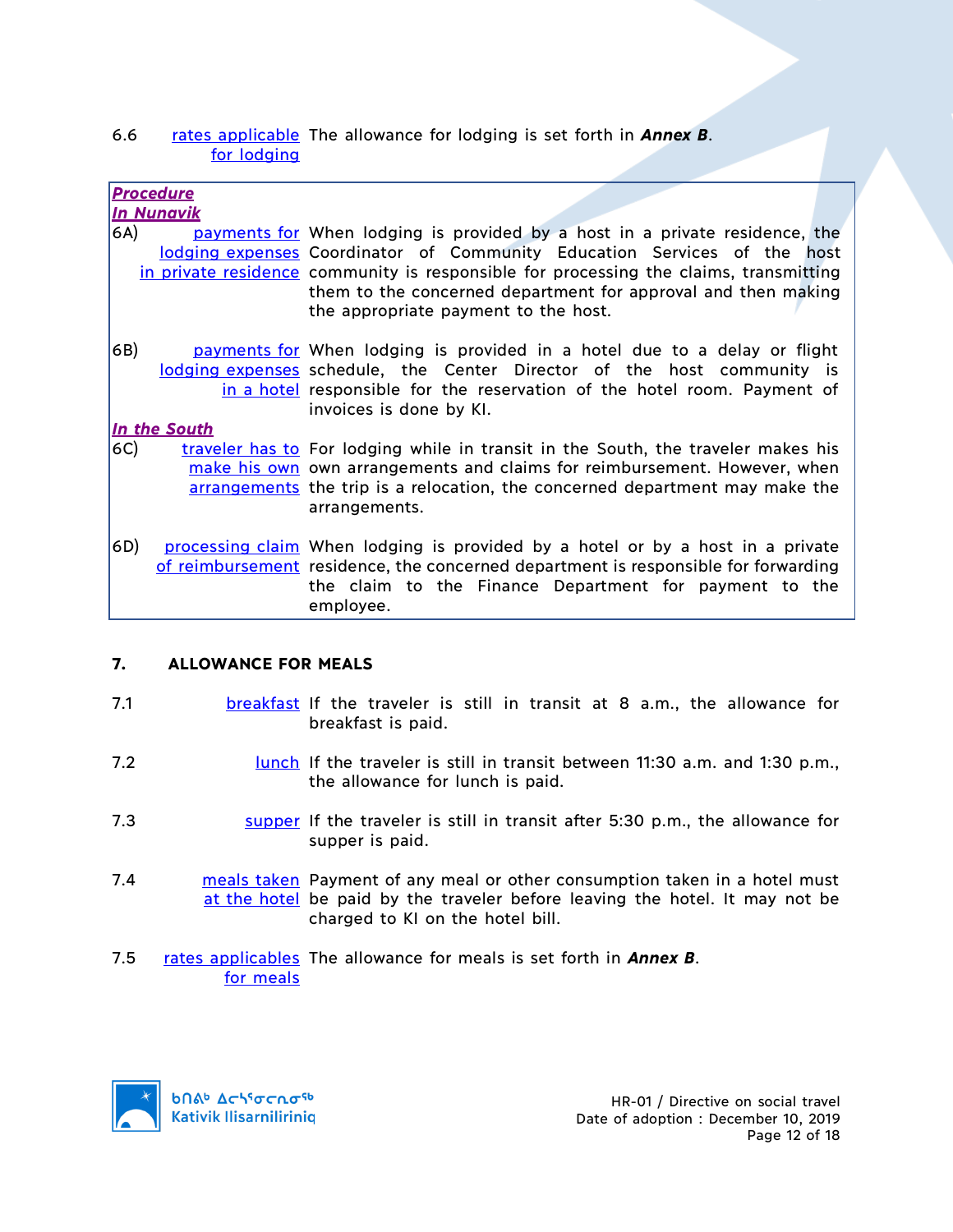| <b>Procedure</b><br>7A) | lodging and In Nunavik, when lodging includes meals, the host is paid directly<br>meals for meals as per a form signed by the employee (Annex C). |  |
|-------------------------|---------------------------------------------------------------------------------------------------------------------------------------------------|--|
| 7B)                     | travel claim When lodging does not include meals, the employee claims for<br>reimbursement by filling a travel expenses claim.                    |  |

### **8. TRAVEL CLAIMS**

- 8.1 **approval of All travel claims for social travel expenses must be forwarded to** travel claims and approved by the concerned department.
- 8.2 dealine to All claims for reimbursement must be submitted within sixty (60) submit a travel days after the completion of the trip, failing which KI may refuse claim to reimburse the travel expenses.

However, the claims for reimbursement related to December must be submitted before January 31st of the following year. Failure to submit the claim within that delay could disqualify the employee from receiving reimbursement.

|     | <b>Procedure/Information</b> |                                                                                                                                                                                                                                                                 |
|-----|------------------------------|-----------------------------------------------------------------------------------------------------------------------------------------------------------------------------------------------------------------------------------------------------------------|
| 8A) |                              | form to be All requests for the reimbursement of travel expenses must be<br>used submitted on the appropriate travel claim form.                                                                                                                                |
| 8B) | who submits the              | Only an employee may claim the reimbursement of travel<br>travel claim expenses. Expenses incurred for dependent(s) of the employee<br>must be submitted in the name of the employee but clearly<br>state the name of the dependent(s) for whom he is claiming. |
| 8C) |                              | signature and The claim must be signed by the employee and submitted with<br>original receipts original receipts (no photocopy) to the concerned department.                                                                                                    |

#### **9. INSURANCE**

- 9.1 **personal The traveler is responsible for obtaining, at his own expense,** effects sufficient insurance to cover his personal effects while traveling on social travel. KI does not accept any responsibility for loss or damages caused to the traveler's luggage or personal effects.
- 9.2 life insurance When airfare arrangements are made through KI services, the traveler is generally covered by the travel agency life insurance in case of an accident. For more information, contact the FCNQ travel agency. When the traveler makes his own travel arrangements he might not be covered by an insurance.

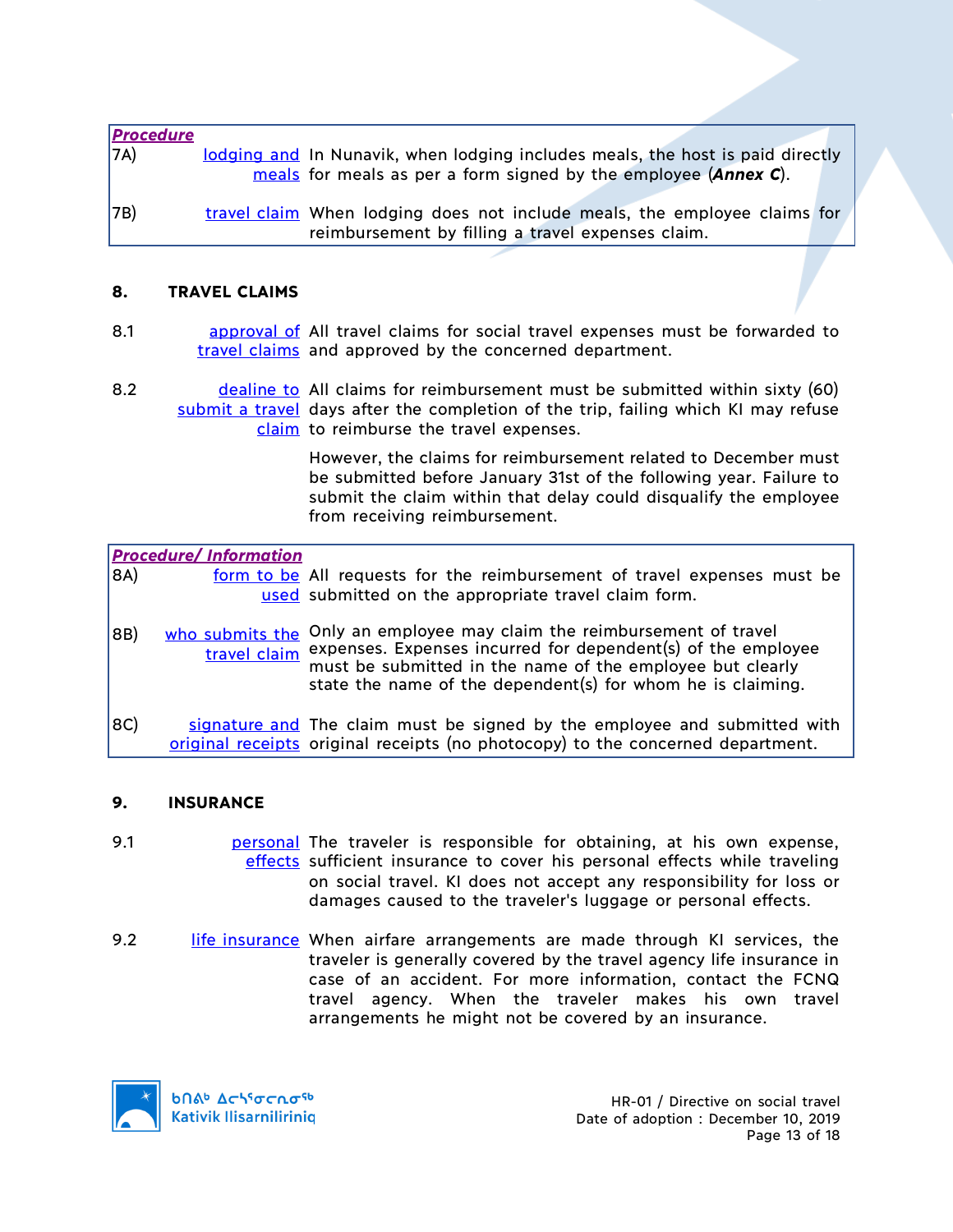### **10. EMPLOYEE'S RESPONSIBILITY**

- 10.1 **falsified** An employee who makes a false declaration or claim for an claims expense that was already paid or reimbursed to another claimant, may be subject to the payment of the additional administration cost, to disciplinary measures and appropriate sanctions.
- 10.2 **busing unused** When the traveler does not use his transportation ticket issued tickets, according to his request, he must within five (5) working days etc. advise Transport Services.

|      | <b>Procedure/Information</b> |                                                                                                                                                                                                                                                                                                                      |
|------|------------------------------|----------------------------------------------------------------------------------------------------------------------------------------------------------------------------------------------------------------------------------------------------------------------------------------------------------------------|
| 10A) | in the travel<br>bank        | automatic entry Any prepaid transportation ticket or voucher that was issued to a<br>traveler will be assumed to have been used, and the value of those<br>tickets or vouchers will be applied to the employee's social travel<br>benefits, for accounting and income tax purposes.                                  |
| 10B) |                              | special rate Airline tickets purchased on special rates have to be used on the<br>scheduled date, otherwise they become ineffective and extra<br>charges may be imposed.                                                                                                                                             |
| 10C) |                              | hotel The same principle applies to hotel reservations. The traveler<br>cancellation must advise the hotel of any modification to the reservation so<br>that no charges be levied when the hotel room is not used, as all<br>charges would be included in the employee's social benefits for<br>income tax purposes. |

# **11. OUT OF PROVINCE**

- 11.1 principle In the case of an employee recruited from outside Québec and entitled to social travel, he is eligible to the same travel benefits described above but not exceeding the lesser of the following amounts :
	- a) the equivalent of the cost of a return regular flight from the place of assignment to the domicile at the time of hiring;
	- b) the equivalent of the cost of a regular return flight from the place of assignment to Montréal.
- 11.1.1 extension However, notwithstanding the limits set in 11.1, the Board has temporarily extended this benefit and will reimburse transportation and transit expenses incurred to reach the domicile at the time of hiring up to a maximum of two (2) trips per year per traveler.

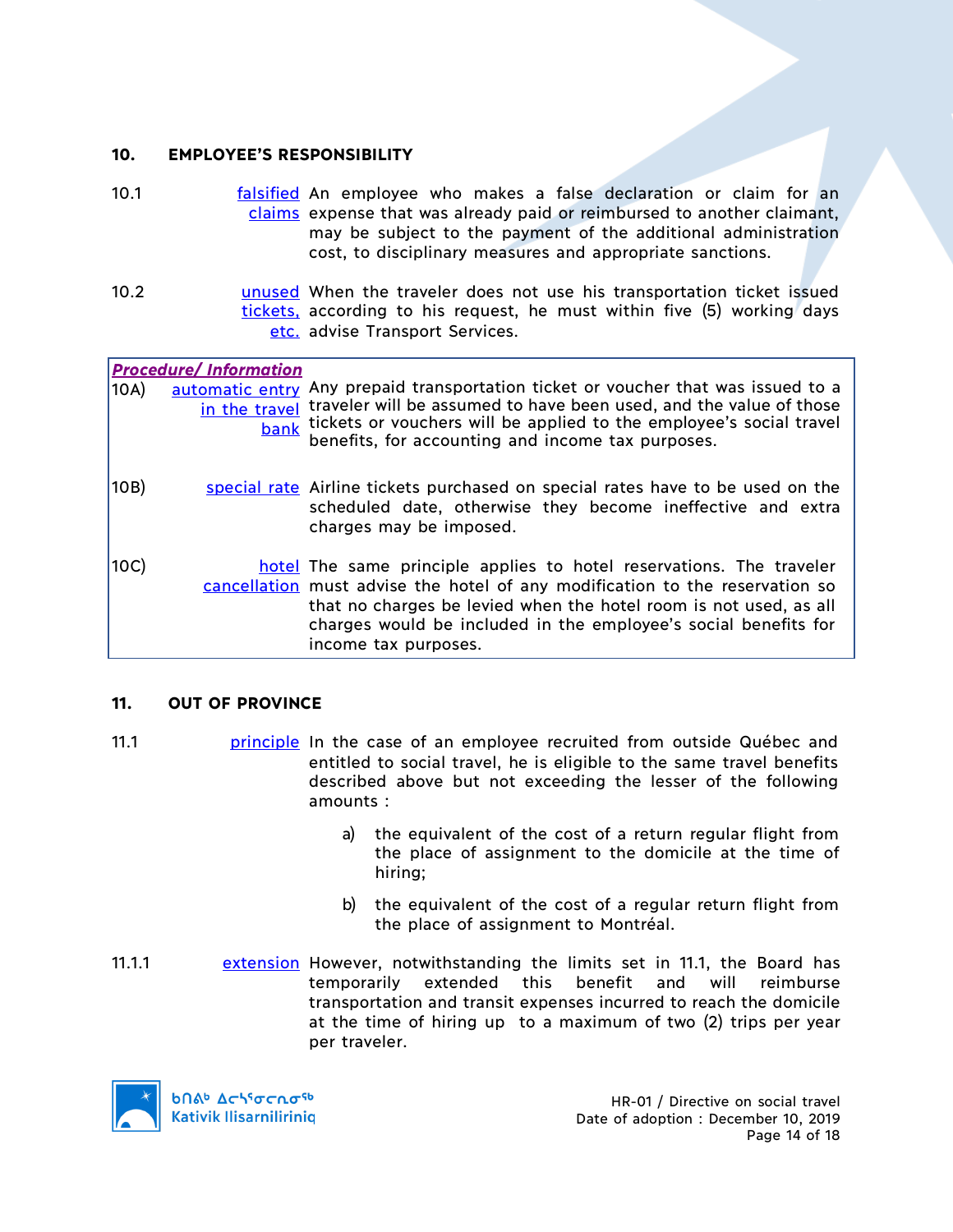11.2 **transfer An employee recruited from outside the province may transfer** one of his social trips as provided in clause 3.4 above, but only from the place of assignment to Montréal.

#### **12. FINAL PROVISIONS**

- 12.1 **Example 12 Exceptional Under special circumstances, the Director-General may authorize** expenses the reimbursement of other exceptional expenses upon presentation of relevant receipts.
- 12.2 **approval** All travel must be authorized prior to the trip by the immediate supervisor. The authorization for travel is not an authorization for leave of absence which must be obtained from the appropriate authority.

### **13. APPLICATION OF THIS DIRECTIVE**

- 13.1 **previous** The present directive replaces all other directives of the Board provisions pertaining to this subject, while respecting the policies adopted by the Council of Commissioners where applicable. If such policies are adopted, the provisions of these policies are integrated into this directive for the benefit of the reader.
- 13.2 responsibility Any person referred to in this Directive must abide to all its provisions and all managers of the School Board are responsible to ensure that all its provisions are applied and respected.

The Director of Human Resources is the person responsible for providing support in the interpretation of this Directive and to ensure its revision when necessary.

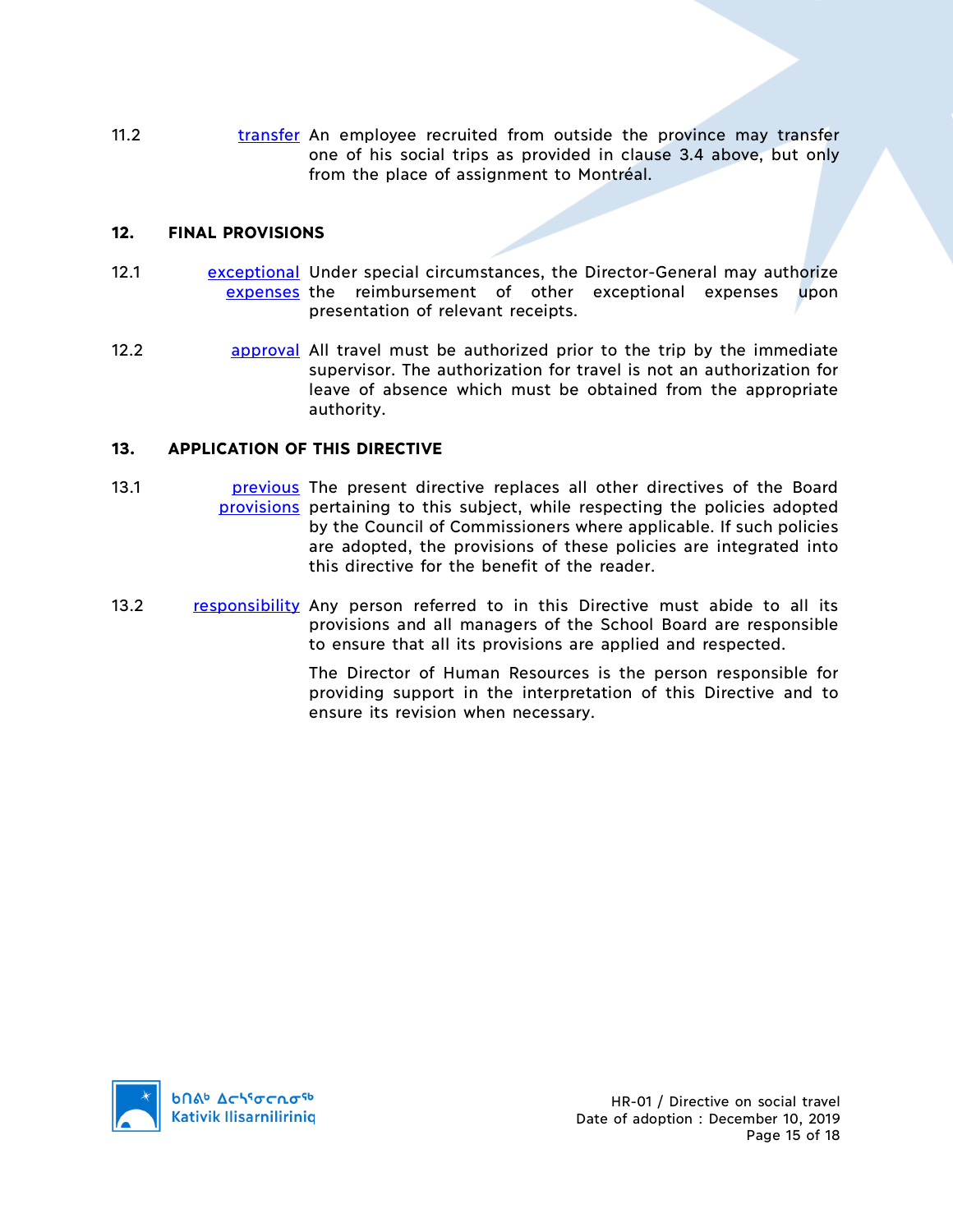### **ANNEXE A** Request for travel arrangements Demande d'arrangements de voyage

*This is not an autorisation for leave of absence/ Ceci n'est pas une autorisation pour une absence*

| Department/Service                        | Date of birth/<br>Date de naissance<br>(yr-mth-day/an-mois-jour) | Date :              |  |
|-------------------------------------------|------------------------------------------------------------------|---------------------|--|
| Name of passengers/<br>Noms des passagers |                                                                  | Tel:                |  |
|                                           |                                                                  | Cell :              |  |
|                                           |                                                                  | Other/<br>Autre:    |  |
|                                           |                                                                  | Fax:                |  |
|                                           |                                                                  | Email/<br>Courriel: |  |

#### Travel itinerary / Itinéraire de voyage

| Date | From/De | $\Omega$ |  |
|------|---------|----------|--|
|      |         |          |  |
|      |         |          |  |
|      |         |          |  |
|      |         |          |  |

#### No return/ Pas de retour □

| Requested services/ Services demandés                                      | Code budgétaire :                                           |
|----------------------------------------------------------------------------|-------------------------------------------------------------|
| $\Box$ Accommodation required in Nunavik/<br>Hébergement requis au Nunavik | $\Box$ 102 Social trips/ Voyages sociaux                    |
| $\Box$ Pick-up at airport (Nunavik)/                                       | $\Box$ 106 Social trips outside Qc/Voyages sociaux hors Qc. |
| Transport de l'aéroport (Nunavik)                                          | □ 301 Pedagogical days/ Journées pédagogiques               |
| Transport to airport (Nunavik)/                                            | $\Box$ 307 KI personnel/ Employé KI                         |
| Transport vers l'aéroport (Nunavik)                                        | □ 308 Non KI personnel/ Non employé KI                      |
| Other/ Autre (Spécify/ Spécifiez)                                          | $\Box$ 309 Commissioners/ Commisaires                       |
|                                                                            | $\Box$ 311 Recruiting/ Recrutement                          |
| Excess baggage request/ Demande excédent de bagage :<br>Justification:     | Kg                                                          |

*Employee's signature (mandatory for social trips) Supervisor's signature Signature de l'employé (obligatoire pour voyage sociaux) Signature du superviseur*

#### Special instructions/ Directives particulières



HR-01 / Directive on social travel Date of adoption : December 10, 2019 Page 16 of 18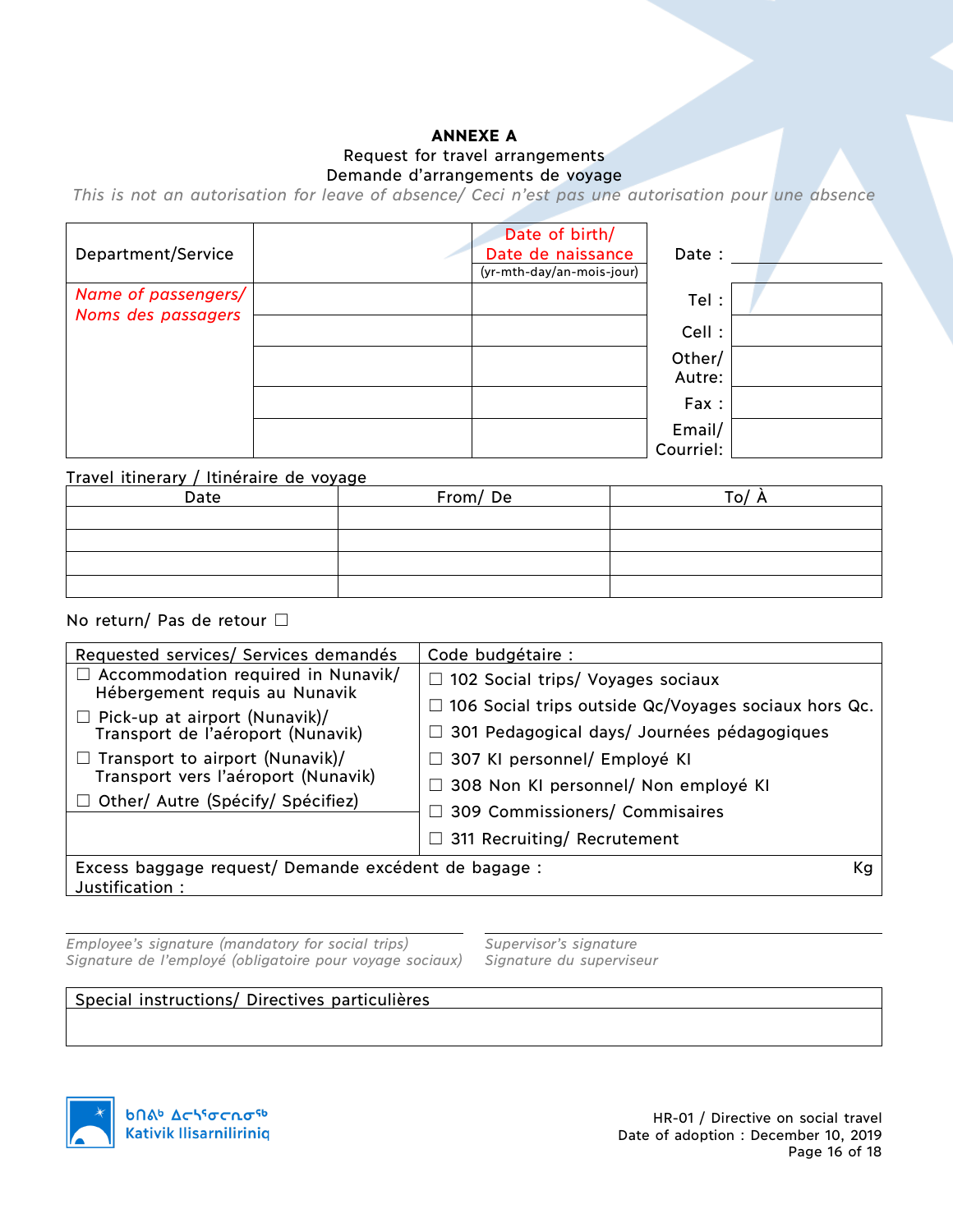### **ANNEXE B** Allowances and rates for social travel

| <b>Transport</b><br>Taxi fare                                    | with receipts                                                                                                                               |  |  |
|------------------------------------------------------------------|---------------------------------------------------------------------------------------------------------------------------------------------|--|--|
| Personal vehicle<br>Kilometrage per portion of trip<br>(one way) | first 200 km @<br>\$0.55/km<br>\$0.45/km<br>balance @                                                                                       |  |  |
| <b>Meals</b><br>For adults and dependents 12 years of age and    | <b>Breakfast:</b><br>\$15.00 (if still in transit at 8 a.m)                                                                                 |  |  |
| older                                                            | Lunch:<br>\$21.00 (if in transit between 11:30 a.m. and<br>1:30 $p.m$ )                                                                     |  |  |
|                                                                  | Supper:<br>$$34.00$ (if in transit after 5:30 p.m)                                                                                          |  |  |
| For dependents under 12 years of age                             | <b>Breakfast:</b><br>6.50\$<br>Lunch :<br>9.00\$<br>14.50\$<br>Supper:                                                                      |  |  |
| Lodging                                                          |                                                                                                                                             |  |  |
| Nunavik<br>In private residence.                                 | \$55.00/ night (with receipt)                                                                                                               |  |  |
| In a hotel                                                       | The actual cost of the room (with receipt)                                                                                                  |  |  |
| South                                                            |                                                                                                                                             |  |  |
| In private residence.                                            | 55.00/ night                                                                                                                                |  |  |
| In a hotel                                                       | A maximum of \$150.00 per room, per night,<br>including taxes (with original receipt or invoice).<br>Handwritten receipts are not accepted. |  |  |

*In effect as of January 8, 2018*